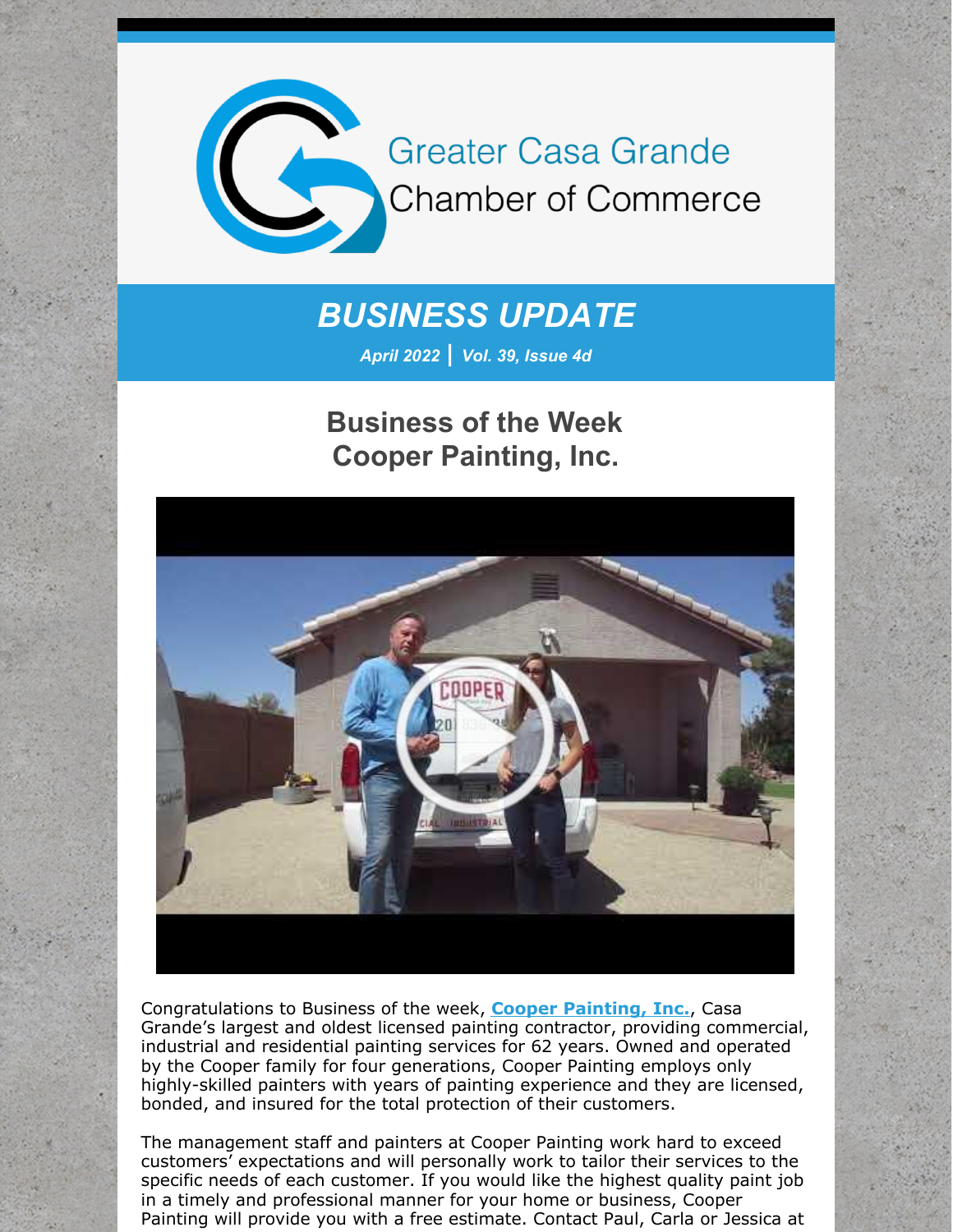520-836-3941 and let them know you were referred by the Greater Casa Grande Chamber of Commerce.



# **LIVE HERE SERVE HERE!**

Part time employment with full time benefits and training in over 50 career fields. Contact your nearest recruiter or Text GUARD to 462769.

**O** POAZNGTEAM nationalguard.com/arizona

## **Chamber Events**

**Please join us for the following event(s)**

### **April [Business](https://cca.casagrandechamber.org/EvtListing.aspx?dbid2=AZCAGR&evtid=28069&class=E) After Hours**

Wednesday, April 27, 5:15pm - 7:00pm Hosted by Mission Royale Golf Club, 11 Mission Parkway, Ste. 1 **RSVP Requested by Tuesday, April 26**



 $\sim$  Make business connections!  $\sim$  Food, drinks and fun!  $\sim$  50/50 and Door Prize Drawings (tickets are cash only)

## **May Biz Outlook [Luncheon](https://r20.rs6.net/tn.jsp?f=001X_954o13phhjpXitoXH1Xf5t3LjyiA6MqS5uEtFFq9J7CbCguKguPQbcJtJb8lQfqRnkaVjgMshEV8o51KTkBYrQkiZV6VslVzOWLThW08Xv876-pC3za-O7TWrjk7McRNCobcK2X-6mUIARzGtmSDyQ05ECdF_l-jPOQZjvsKfIdIpjGZE9gV1RGSeu3TH6zQbD5o2WyPLtBK-EVmppkQB_UUEx7HOouxLUbBtkcuk=&c=&ch=)**

Friday, May 20, 11:00am - 1:00pm Francisco Grande Hotel & Golf Resort

**Join us for an update on Casa Grande with speaker, Craig McFarland, Mayor, City of Casa Grande**



Reserve your seat, table or sponsorship by May 12

Thank you to our Featured Sponsor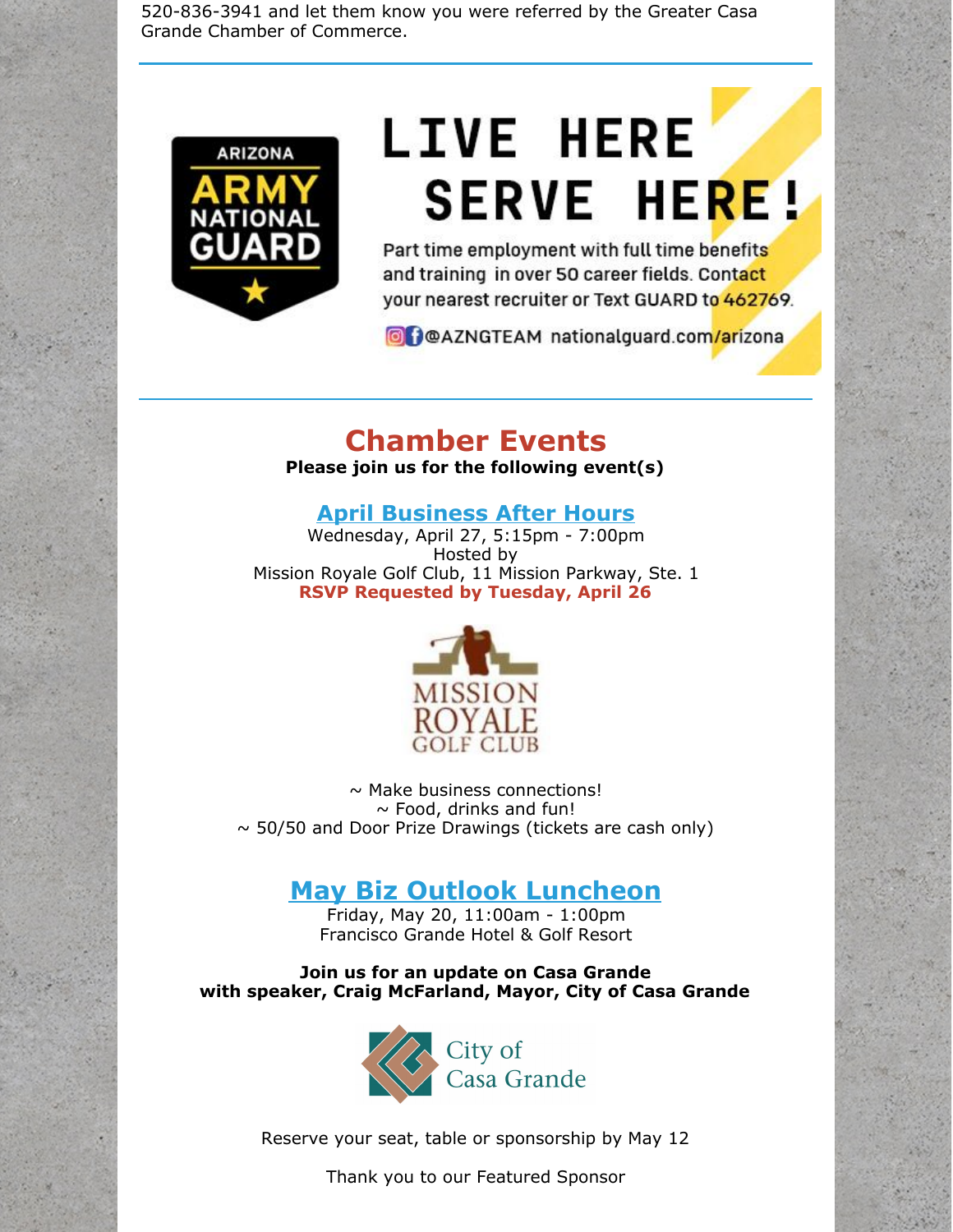

## **Upcoming Chamber Groups & Meetings**

**[Government](https://r20.rs6.net/tn.jsp?f=001X_954o13phhjpXitoXH1Xf5t3LjyiA6MqS5uEtFFq9J7CbCguKguPQft6kEGo0hMFVYWlUhaLGWXUkJza_M_bqcf3wNJF99fYqzY3-qE8yqU698j9kAXLOpuD1b_bMDmkdrka_YyM3J2TjA79UY703vDK4-uzehGT4mbKopFQdrSNiZi3KCCLz1CJOqiKBXoSkbkvRgV9KA2mLebXUcL9kSP5f31u2dMxBypWTmnM6c=&c=&ch=) Affairs Committee**

Wednesday, May 4, 2022, 7:30am - 8:30am HYBRID Meeting at CGUHS District Office, 1362 N. Casa Grande Avenue

#### **Business [Ambassadors](https://r20.rs6.net/tn.jsp?f=001SAfMcPdfFc7dp9FWdhX3dZnXeb1T58kHdow07G8o5-juBNtK7UHFSGEcPYZh0ln3u8fgPLDh2OP-8vEh9IZDmGGN2F4I7qpxsJfGEs1q39x-3DltBMdH4BW9-o1CepCgY_goXjUDDHv-A8xHRH_UAld-4TJ-IIiBjLyZ2IZeQReR1KTZYZBtEBBHTpYnMM5N9K0Z-8eYaAHQ0pq31dliKyFFUVKnmrRRzmU2TLqfycY=&c=&ch=) Committee**

Thursday, May 12, 7:30am - 8:30am Greater Casa Grande Chamber of Commerce, 575 N. Marshall Street

#### **Healthcare [Roundtable](https://cca.casagrandechamber.org/EvtListing.aspx?dbid2=AZCAGR&evtid=35813&class=E)**

Wednesday, May 18, 2022 Eva's Fine Mexican Food, 665 N. Pinal Avenue

#### **Young [Professionals](https://r20.rs6.net/tn.jsp?f=001SAfMcPdfFc7dp9FWdhX3dZnXeb1T58kHdow07G8o5-juBNtK7UHFSGEcPYZh0ln3TkuDO0dblgexBkSGRGlCdZoVTFG_2DKIbGiXWOkH5RK5h9hDw-Br4eb38MxpwJgrD5ACUdWQlHKHUv7RSf6USsc7ZrTwcaezG2YUvXJzz1A9zWFlACgFbJKgZ1x1YzGjOcKFMGmG_SkYZWEqceJ3wfhCTmDVI5d4cXb4IbOhucs=&c=&ch=) Network**

Thursday, June 9, 4:00pm – 5:30pm Eva's Fine Mexican Food, 665 N. Pinal Avenue

Business - Community - Connections - Opportunity These are the Chamber's areas of focus...and also a great way to promote our member businesses and Casa Grande Community.

## **Upcoming Ribbon Cuttings**

**Nation of Barbers & Beauty Academy** 1355 E. Florence Boulevard, Ste. 145 Friday, April 22, 2022 9:00am Ribbon Cutting



## **Recent Ribbon Cuttings**

We were pleased to support **Van Marcke's Ace [Hardware's](http://www.acehardware.com/store-details/17905)** Grand Opening of their new store with a Ribbon Cutting on April 22!

Located at 1325 E. Florence Boulevard, Ste. #18, this Ace serves both residents with their expansive retail store, as well as serves businesses as a wholesale plumbing supply center.



## **Business Briefs**

Mark your calendars for the Monthly Fly-In Breakfast, this Saturday, April 30, If you are out and about, please feel free to stop by and enjoy breakfast with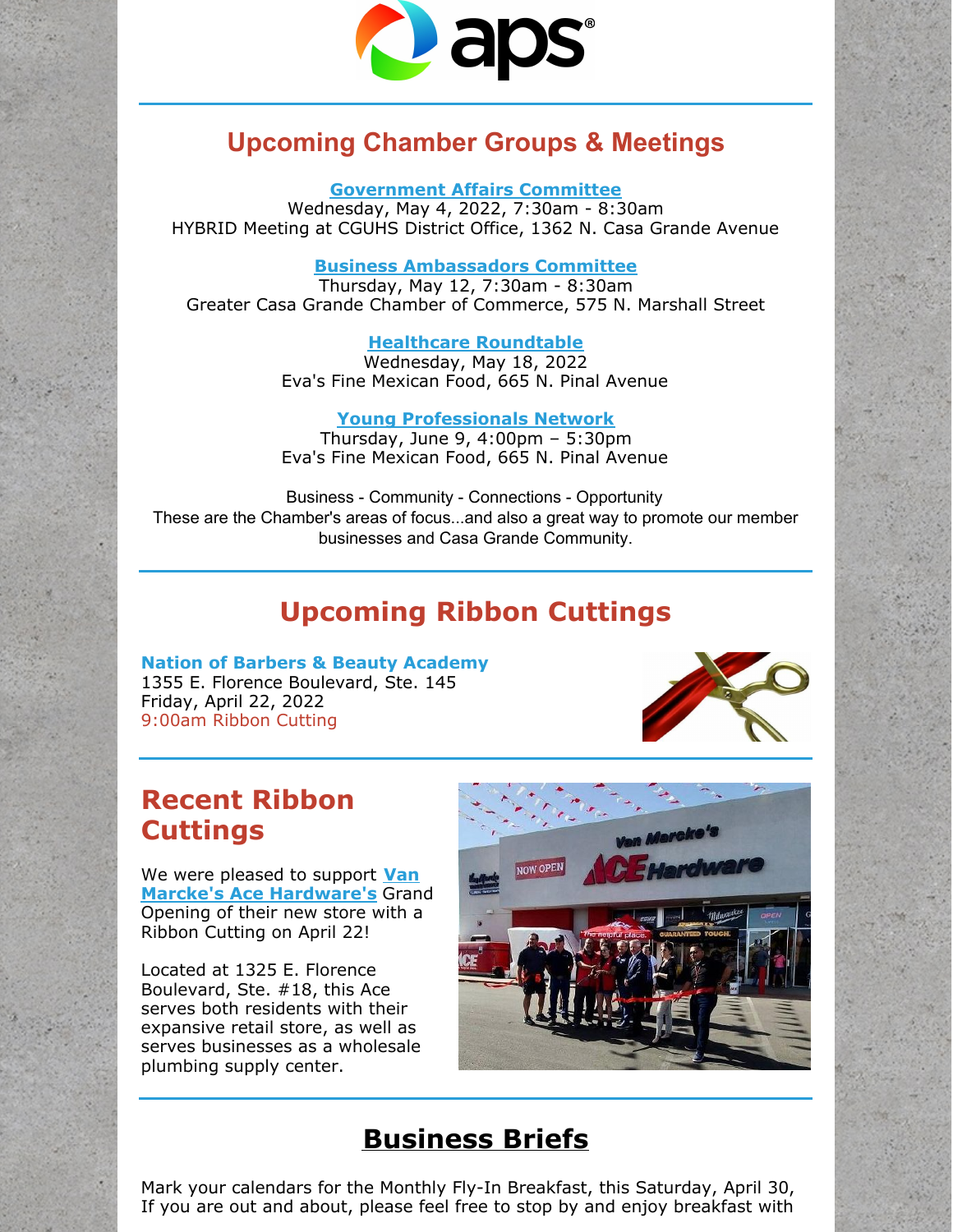pilots and a great view of aircraft at your local **Casa [Grande](https://r20.rs6.net/tn.jsp?f=001SAfMcPdfFc7dp9FWdhX3dZnXeb1T58kHdow07G8o5-juBNtK7UHFSNhPsleOd0EWmiBCqgybjkHa-3vfe8apxKpIOlcvh5Fqo1GN-MHztw5Rpu4POm3AK6JjwSmgy8LoSdb4zHKoyJsILJ2hPqvSQCDin2kqffLfgNWd4RJCa04=&c=&ch=) Airport**! Breakfast will be hosted by the local Masonic Lodge (Pinal Lodge #30), and serving begins at 7:00 a.m. \$8.00/plate.

The **United Way of Pinal [County](http://www.unitedwayofpc.org/)** is hosting their **40th Anniversary Golf [Tournament](https://files.constantcontact.com/8c5f2f7b701/0aeb7096-0fae-43c0-9041-d3135d6438b3.pdf?rdr=true)**, Saturday, April 30, 2022, at Francisco Grande Hotel & Golf Resort. Proceeds from the event will help support the [organization's](https://files.constantcontact.com/8c5f2f7b701/c83ea430-886d-4773-b45d-53be47366e51.pdf?rdr=true) **Reading by 3rd Grade Initiative**.

\_\_\_\_\_\_\_\_\_\_\_\_\_\_\_\_\_\_\_\_\_\_\_\_\_\_\_\_\_\_\_\_\_\_\_\_\_\_\_\_\_\_\_\_\_\_\_\_\_\_

\_\_\_\_\_\_\_\_\_\_\_\_\_\_\_\_\_\_\_\_\_\_\_\_\_\_\_\_\_\_\_\_\_\_\_\_\_\_\_\_\_\_\_\_\_\_\_\_\_\_

Join **Red Wing [Shoes](http://www.redwingshoes.com/)** and their Mobile Boot Truck at the new **Van Marcke's Ace Hardware**, [Wednesday,](https://files.constantcontact.com/8c5f2f7b701/7e6b8fbc-917b-4d3b-a483-64046780f72a.pdf?rdr=true) May 18, Noon to 5pm and receive a **\$10% discount** off your purchase.

**AZ Notary & [Fingerprinting,](http://www.aznotaryandfingerprinting.com) LLC** is partnering with Pinal County Animal Shelter for an **[Adoption](https://files.constantcontact.com/8c5f2f7b701/8ce2f1f2-fba0-432a-8018-8cad1bb7da1b.pdf?rdr=true) Event**, 10:00am - 2:00pm, Saturday, May 28, 211 N. Florence Street, Ste. 2.

\_\_\_\_\_\_\_\_\_\_\_\_\_\_\_\_\_\_\_\_\_\_\_\_\_\_\_\_\_\_\_\_\_\_\_\_\_\_\_\_\_\_\_\_\_\_\_\_\_\_

\_\_\_\_\_\_\_\_\_\_\_\_\_\_\_\_\_\_\_\_\_\_\_\_\_\_\_\_\_\_\_\_\_\_\_\_\_\_\_\_\_\_\_\_\_\_\_\_\_\_

**Academy [Mortgage](https://urldefense.com/v3/__https:/r20.rs6.net/tn.jsp?f=001EN734VFBR0ZW5182MWC7XiScX5aZXIf-MxpOOFzS8OCmPak4uUmITSCk2uuwvCgCaZQ5-UxEK2JWHVDQ7FoLA8w75id_Uix9KmBZtbQ0DCKuOtCFgVehmRzFKMpxezjoaTRoO2eFQIY9HUSXwrFTj6B8KaWTRlb7io4WYesFRMC853xjm-4Ool-BTCL_Js2ZOiU4tj0zLjsRYtFXiXaMtB8VUb3QYysi8mEwAsijzo8=&c=sxxBZ2Lc7UB6pzbS3jycbIGlNDXdj8D_ogD0TSkOZYu07N4pp-wobA==&ch=0d1p0Az7npJT63MUnmUPNO4hj_sy-7R6HjfThGZd2xJ3-FMa2cRIkA==__;!!G56PLLyD-9nXgFhp!MpI9hPHpxvkqP945mdppojzE8VDl43-1vPVA3kWsJIf3LqOVe9fIPPb8h4Do3pGlk7nviwZJAi55Nm8KDoE28Ed2atBjGC-QBVGXbY4%24) - Dawn Svoboda** has a couple [qu](https://urldefense.com/v3/__https:/r20.rs6.net/tn.jsp?f=001EN734VFBR0ZW5182MWC7XiScX5aZXIf-MxpOOFzS8OCmPak4uUmITb5NGfAeUMPhoOVntnf6pHVF1qOACoWlzyt1tZX0SsOYAMR8VVrNfitU1xvvM3eFnI6raup7cqe2vCNJQ3RFOH0f_Hy6Dx40upzLm_i02U_wv4AhoOs39yk=&c=sxxBZ2Lc7UB6pzbS3jycbIGlNDXdj8D_ogD0TSkOZYu07N4pp-wobA==&ch=0d1p0Az7npJT63MUnmUPNO4hj_sy-7R6HjfThGZd2xJ3-FMa2cRIkA==__;!!G56PLLyD-9nXgFhp!MpI9hPHpxvkqP945mdppojzE8VDl43-1vPVA3kWsJIf3LqOVe9fIPPb8h4Do3pGlk7nviwZJAi55Nm8KDoE28Ed2atBjGC-QcCF71EM%24)ick questions for you. Check out this **[video](https://urldefense.com/v3/__https:/vimeo.com/manage/videos/702211928__;!!G56PLLyD-9nXgFhp!MpI9hPHpxvkqP945mdppojzE8VDl43-1vPVA3kWsJIf3LqOVe9fIPPb8h4Do3pGlk7nviwZJAi55Nm8KDoE28Ed2atBjGC-QccNrKXM%24)**. Learn more, visit **their [website](https://urldefense.com/v3/__https:/r20.rs6.net/tn.jsp?f=001EN734VFBR0ZW5182MWC7XiScX5aZXIf-MxpOOFzS8OCmPak4uUmITb5NGfAeUMPhoOVntnf6pHVF1qOACoWlzyt1tZX0SsOYAMR8VVrNfitU1xvvM3eFnI6raup7cqe2vCNJQ3RFOH0f_Hy6Dx40upzLm_i02U_wv4AhoOs39yk=&c=sxxBZ2Lc7UB6pzbS3jycbIGlNDXdj8D_ogD0TSkOZYu07N4pp-wobA==&ch=0d1p0Az7npJT63MUnmUPNO4hj_sy-7R6HjfThGZd2xJ3-FMa2cRIkA==__;!!G56PLLyD-9nXgFhp!MpI9hPHpxvkqP945mdppojzE8VDl43-1vPVA3kWsJIf3LqOVe9fIPPb8h4Do3pGlk7nviwZJAi55Nm8KDoE28Ed2atBjGC-QcCF71EM%24)** or call 520-316-1341.

\_\_\_\_\_\_\_\_\_\_\_\_\_\_\_\_\_\_\_\_\_\_\_\_\_\_\_\_\_\_\_\_\_\_\_\_\_\_\_\_\_\_\_\_\_\_\_\_\_\_

**[Rosati's](http://www.myrosatis.com/casa-grande) Pizza** is celebrating 6 months serving the Casa Grande area by offering Chamber members a **\$10 gift [certificate](https://files.constantcontact.com/8c5f2f7b701/49faf441-5e31-4bab-8751-107cc9106c9e.pdf?rdr=true)**. Rosati's Pizza is located at 1269 N. Promenade Parkway, #119. Try them for dine-in or take-out. Check out their **[regular](https://myrosatis.com/menu/) menu** as well as their **[catering](https://files.constantcontact.com/8c5f2f7b701/6b28a062-b991-4741-9720-493e6b1eea7f.pdf?rdr=true) menu**. Tell them the Chamber sent you.

## **YTD City and County Stats**

**City of Casa Grande Building Permit [Valuation](https://files.constantcontact.com/8c5f2f7b701/ad22612d-2ce3-4b92-b644-0be0150f62b4.pdf?rdr=true) Report**



**Pinal County [Building](https://files.constantcontact.com/8c5f2f7b701/56f6d073-20b8-4ffa-92c2-2150be3f4857.pdf?rdr=true) Permits**

**Pinal County [Manufactured](https://files.constantcontact.com/8c5f2f7b701/70216318-f880-4cdb-861b-73444b22b5b6.pdf?rdr=true) Home Permits**

**Pinal County [Income](https://www.azeconomy.org/data/pinal-county/) and Labor Force Stats**

**Tax Collections by [Municipality](https://files.constantcontact.com/8c5f2f7b701/27cb796d-7b91-41a2-a35a-8ee3f3c2c8f8.pdf?rdr=true)**

**AZ [Taxable](https://files.constantcontact.com/8c5f2f7b701/e10dbcda-988a-4a5f-8353-d8258d2c622e.pdf?rdr=true) Retail Sales by County**

**AZ [Taxable](https://files.constantcontact.com/8c5f2f7b701/081a4c88-3d44-4418-b822-9908f9ab0428.pdf?rdr=true) Remote Seller Sales by County**

## **Membership has its benefits!**

**Did you know...** The Greater Casa Grande Chamber of Commerce will provide **Certificates of Origin at no cost to Chamber-member businesses**? This is a significant money-saving benefit to our members who are manufacturers, processors, and distributors. For more information, contact the Chamber at 520-836-2125, or **email our [office.](mailto:president@casagrandechamber.org)**

**To learn more about other [membership](https://casagrandechamber.org/member-benefits/) perks**, contact Ken Saltzmann at the Chamber, 520-836-2125, or **[membership@casagrandechamber.org](mailto:membership@casagrandechamber.org)**.